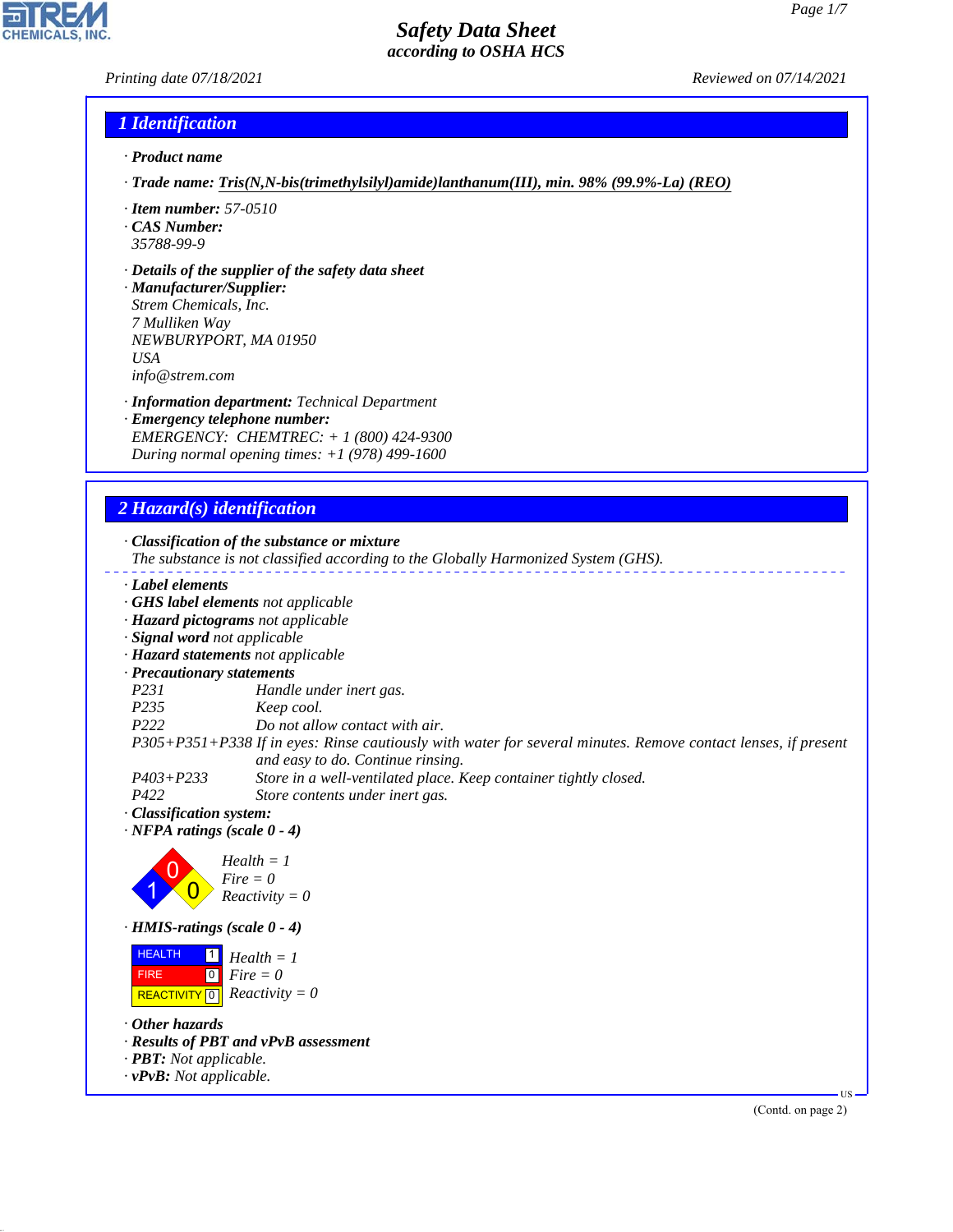*Printing date 07/18/2021 Reviewed on 07/14/2021*

*Trade name: Tris(N,N-bis(trimethylsilyl)amide)lanthanum(III), min. 98% (99.9%-La) (REO)*

(Contd. of page 1)

#### *3 Composition/information on ingredients*

- *· Chemical characterization: Substances*
- *· CAS No. Description*

*35788-99-9 Tris(N,N-bis(trimethylsilyl)amide)lanthanum(III)*

# *4 First-aid measures*

- *· Description of first aid measures*
- *· General information: No special measures required.*
- *· After inhalation: Supply fresh air; consult doctor in case of complaints.*
- *· After skin contact: Immediately rinse with water.*
- *· After eye contact: Rinse opened eye for several minutes under running water. Then consult a doctor.*
- *· After swallowing: If symptoms persist consult doctor.*
- *· Information for doctor:*
- *· Most important symptoms and effects, both acute and delayed No further relevant information available.*
- *· Indication of any immediate medical attention and special treatment needed*
- *No further relevant information available.*

# *5 Fire-fighting measures*

- *· Extinguishing media*
- *· Suitable extinguishing agents: Use fire fighting measures that suit the environment.*
- *· Special hazards arising from the substance or mixture No further relevant information available.*
- *· Advice for firefighters*
- *· Protective equipment: No special measures required.*

# *6 Accidental release measures*

- *· Personal precautions, protective equipment and emergency procedures Not required.*
- *· Environmental precautions: No special measures required.*
- *· Methods and material for containment and cleaning up: Pick up mechanically.*
- *· Reference to other sections*
- *See Section 7 for information on safe handling.*
- *See Section 8 for information on personal protection equipment.*
- *See Section 13 for disposal information.*
- *· Protective Action Criteria for Chemicals*
- *· PAC-1:*

*Substance is not listed.*

*· PAC-2:*

*Substance is not listed.*

*· PAC-3:*

44.1.1

*Substance is not listed.*

### *7 Handling and storage*

*· Handling: Handle under inert gas.*

(Contd. on page 3)

US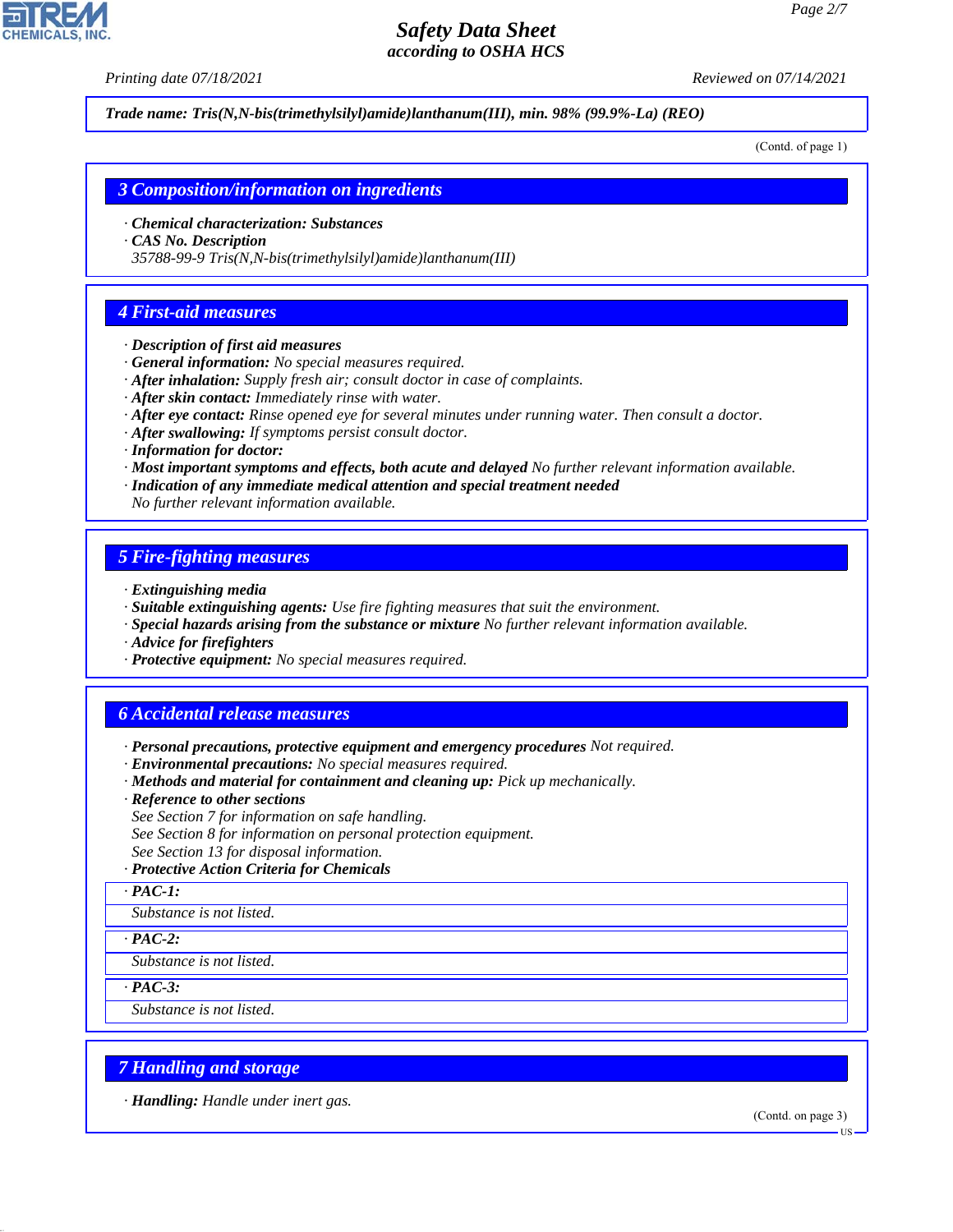(Contd. of page 2)

## *Safety Data Sheet according to OSHA HCS*

*Printing date 07/18/2021 Reviewed on 07/14/2021*

#### *Trade name: Tris(N,N-bis(trimethylsilyl)amide)lanthanum(III), min. 98% (99.9%-La) (REO)*

- *· Precautions for safe handling*
- *No special measures required.*
- *Open and handle receptacle with care.*
- *· Information about protection against explosions and fires: No special measures required.*

#### *· Conditions for safe storage, including any incompatibilities*

- *· Storage: Store contents under inert gas.*
- *· Requirements to be met by storerooms and receptacles: No special requirements.*
- *· Information about storage in one common storage facility: Not required.*
- *· Further information about storage conditions: Store in cool, dry conditions in well sealed receptacles.*
- *· Specific end use(s) No further relevant information available.*

#### *8 Exposure controls/personal protection*

- *· Additional information about design of technical systems: No further data; see item 7.*
- *· Control parameters*
- *· Components with limit values that require monitoring at the workplace: Not required.*
- *· Additional information: The lists that were valid during the creation were used as basis.*
- *· Exposure controls*
- *· Personal protective equipment:*
- *· General protective and hygienic measures:*
- *The usual precautionary measures for handling chemicals should be followed.*
- *· Breathing equipment: Not required.*
- *· Protection of hands:*



44.1.1

\_S*Protective gloves*

*The glove material has to be impermeable and resistant to the product/ the substance/ the preparation. Due to missing tests no recommendation to the glove material can be given for the product/ the preparation/ the chemical mixture.*

- *Selection of the glove material on consideration of the penetration times, rates of diffusion and the degradation · Material of gloves*
- *The selection of the suitable gloves does not only depend on the material, but also on further marks of quality and varies from manufacturer to manufacturer.*
- *· Penetration time of glove material*
- *The exact break through time has to be found out by the manufacturer of the protective gloves and has to be observed.*
- *· Eye protection: Safety glasses*

| · Information on basic physical and chemical properties<br>· General Information |                 |  |
|----------------------------------------------------------------------------------|-----------------|--|
| $\cdot$ Appearance:                                                              |                 |  |
| Form:                                                                            | Powder          |  |
| Color:                                                                           | White           |  |
| $\cdot$ Odor:                                                                    | Ammonia-like    |  |
| Odor threshold:                                                                  | Not determined. |  |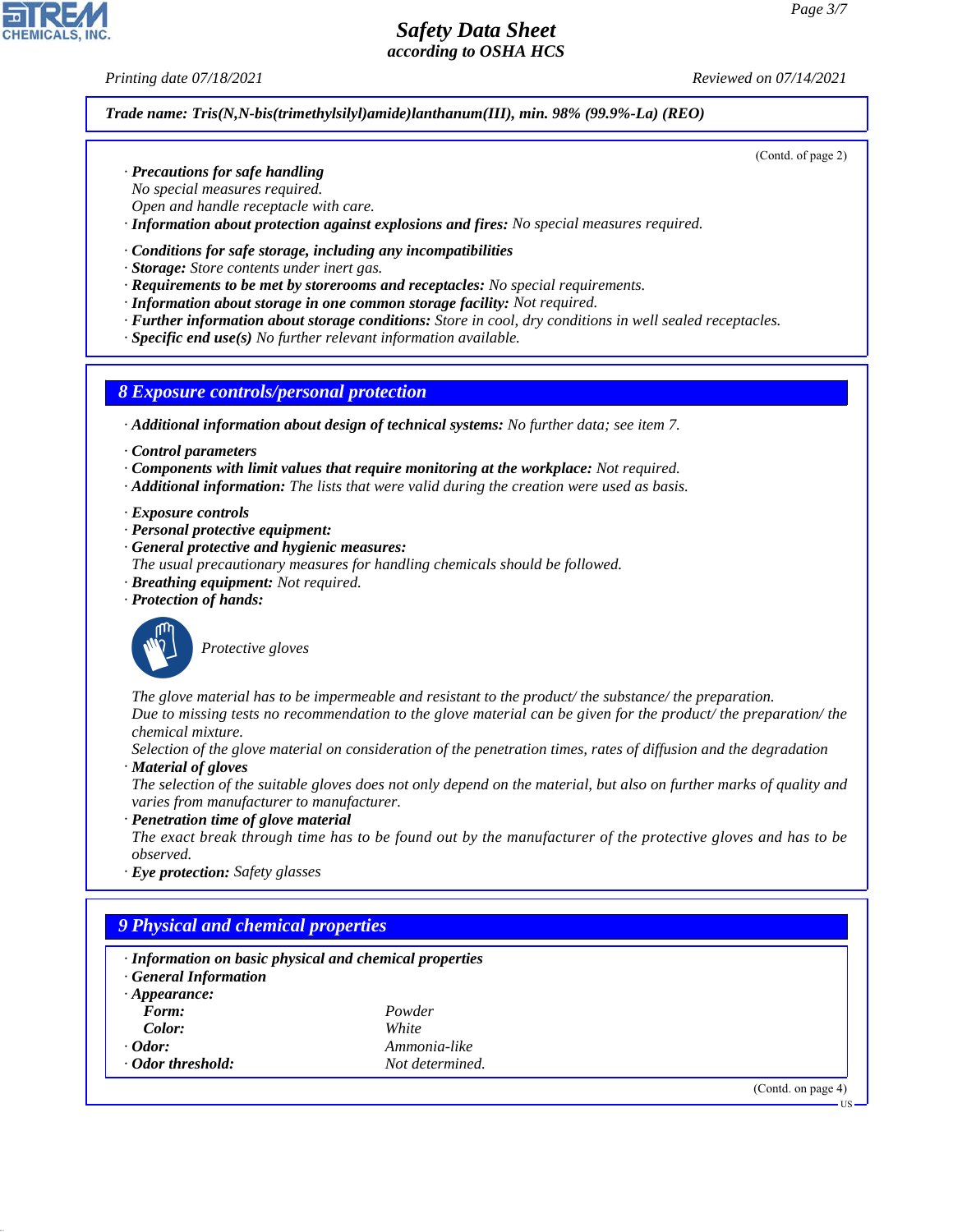**CHEMICALS, INC.** 

*Printing date 07/18/2021 Reviewed on 07/14/2021*

#### *Trade name: Tris(N,N-bis(trimethylsilyl)amide)lanthanum(III), min. 98% (99.9%-La) (REO)*

|                                                                                            |                                                                          | (Contd. of page 3) |
|--------------------------------------------------------------------------------------------|--------------------------------------------------------------------------|--------------------|
| $\cdot$ pH-value:                                                                          | Not applicable.                                                          |                    |
| Change in condition<br>Melting point/Melting range:<br><b>Boiling point/Boiling range:</b> | Undetermined.<br>Undetermined.                                           |                    |
| · Flash point:                                                                             | Not applicable.                                                          |                    |
| · Flammability (solid, gaseous):                                                           | Product is not flammable                                                 |                    |
| · Ignition temperature:                                                                    |                                                                          |                    |
| Decomposition temperature:                                                                 | Not determined.                                                          |                    |
| $\cdot$ Auto igniting:                                                                     | Not determined.                                                          |                    |
| · Danger of explosion:                                                                     | Product does not present an explosion hazard.                            |                    |
| · Explosion limits:<br>Lower:<br><b>Upper:</b>                                             | Not determined.<br>Not determined.                                       |                    |
| · Vapor pressure:                                                                          | Not applicable.                                                          |                    |
| $\cdot$ Density:<br>· Relative density<br>· Vapor density<br>$\cdot$ Evaporation rate      | Not determined.<br>Not determined.<br>Not applicable.<br>Not applicable. |                    |
| · Solubility in / Miscibility with<br>Water:                                               | Insoluble.                                                               |                    |
| · Partition coefficient (n-octanol/water): Not determined.                                 |                                                                          |                    |
| · Viscosity:<br>Dynamic:<br>Kinematic:                                                     | Not applicable.<br>Not applicable.                                       |                    |
| · Solvent content:<br>Organic solvents:<br><b>VOC</b> content:                             | $0.0\%$<br>0.0 g/l / 0.00 lb/gl                                          |                    |
| <b>Solids content:</b><br>$·$ Other information                                            | 100.0%<br>No further relevant information available.                     |                    |

# *10 Stability and reactivity*

*· Reactivity No further relevant information available.*

*· Chemical stability*

44.1.1

- *· Thermal decomposition / conditions to be avoided: No decomposition if used according to specifications.*
- *· Possibility of hazardous reactions No dangerous reactions known.*
- *· Conditions to avoid No further relevant information available.*
- *· Incompatible materials: No further relevant information available.*
- *· Hazardous decomposition products: No dangerous decomposition products known.*

(Contd. on page 5)

US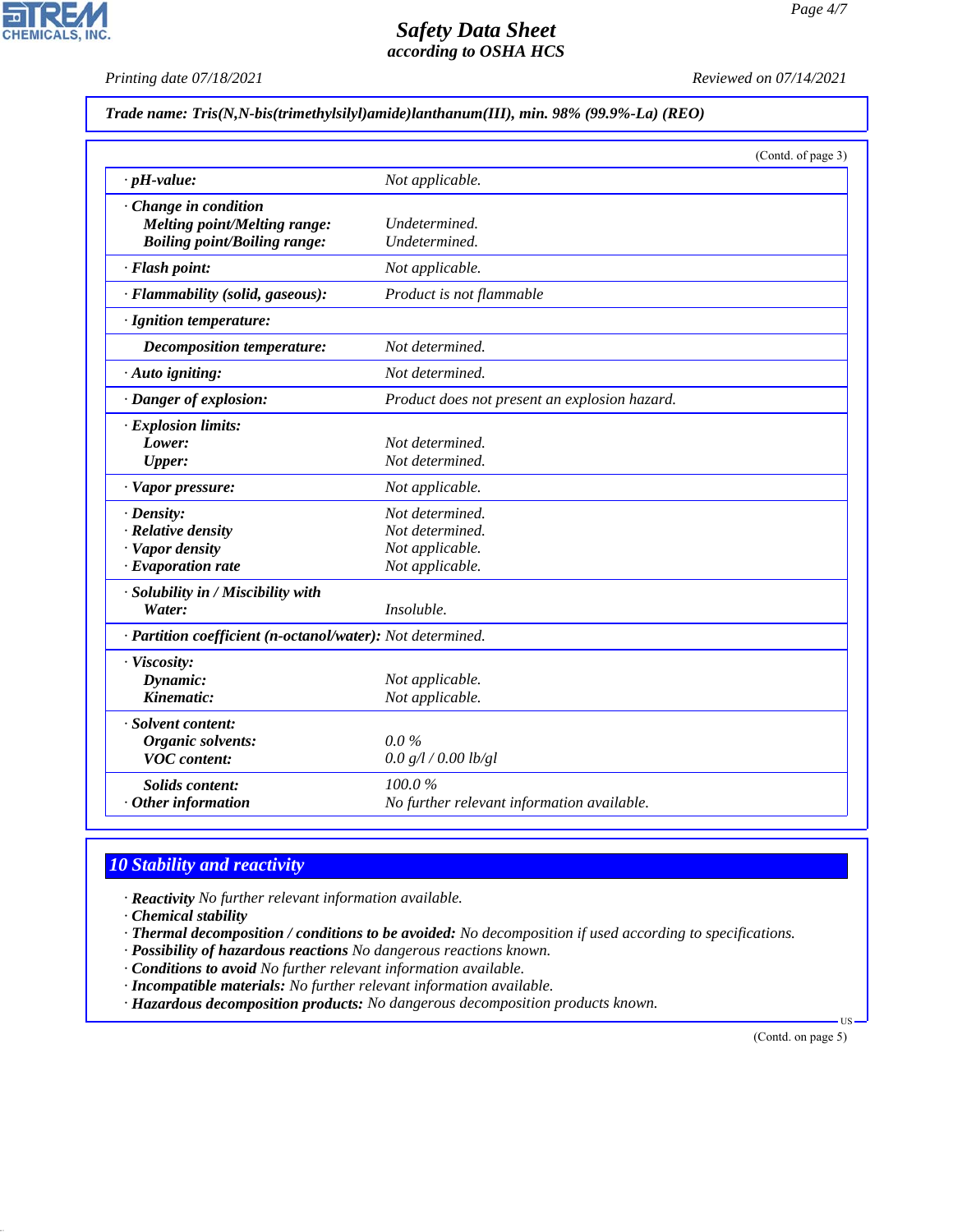*Printing date 07/18/2021 Reviewed on 07/14/2021*

*Trade name: Tris(N,N-bis(trimethylsilyl)amide)lanthanum(III), min. 98% (99.9%-La) (REO)*

(Contd. of page 4)

#### *11 Toxicological information*

- *· Information on toxicological effects*
- *· Acute toxicity:*
- *· Primary irritant effect:*
- *· on the skin: No irritant effect.*
- *· on the eye: No irritating effect.*
- *· Sensitization: No sensitizing effects known.*
- *· Additional toxicological information:*

*When used and handled according to specifications, the product does not have any harmful effects according to our experience and the information provided to us. The substance is not subject to classification.*

*· Carcinogenic categories*

*· IARC (International Agency for Research on Cancer)*

*Substance is not listed.*

*· NTP (National Toxicology Program)*

*Substance is not listed.*

*· OSHA-Ca (Occupational Safety & Health Administration)*

*Substance is not listed.*

#### *12 Ecological information*

- *· Toxicity*
- *· Aquatic toxicity: No further relevant information available.*
- *· Persistence and degradability No further relevant information available.*
- *· Behavior in environmental systems:*
- *· Bioaccumulative potential No further relevant information available.*
- *· Mobility in soil No further relevant information available.*
- *· Additional ecological information:*
- *· General notes: Not known to be hazardous to water.*
- *· Results of PBT and vPvB assessment*
- *· PBT: Not applicable.*
- *· vPvB: Not applicable.*
- *· Other adverse effects No further relevant information available.*

#### *13 Disposal considerations*

- *· Waste treatment methods*
- *· Recommendation: Disposal must be made according to official regulations.*
- *· Uncleaned packagings:*
- *· Recommendation: Disposal must be made according to official regulations.*

## *14 Transport information*

*· UN-Number*

44.1.1

*· DOT, ADN, IMDG, IATA not regulated*

(Contd. on page 6)

US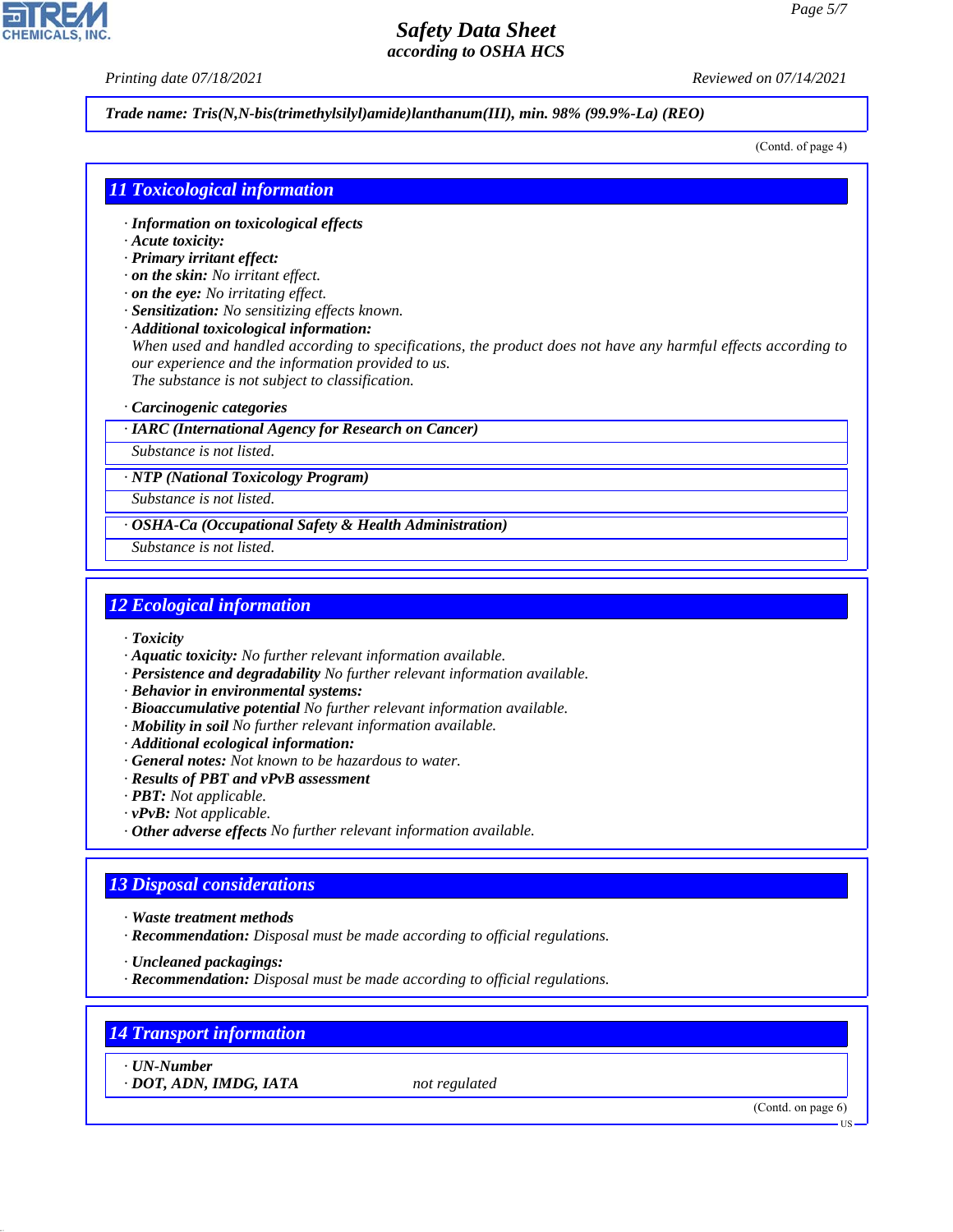P

**CHEMICALS, INC.** 

*Printing date 07/18/2021 Reviewed on 07/14/2021*

*Trade name: Tris(N,N-bis(trimethylsilyl)amide)lanthanum(III), min. 98% (99.9%-La) (REO)*

|                                                                                     |                 | (Contd. of page 5) |
|-------------------------------------------------------------------------------------|-----------------|--------------------|
| $\cdot$ UN proper shipping name<br>· DOT, ADN, IMDG, IATA                           | not regulated   |                    |
| $\cdot$ Transport hazard class(es)                                                  |                 |                    |
| · DOT, ADN, IMDG, IATA<br>· Class                                                   | not regulated   |                    |
| · Packing group<br>· DOT, IMDG, IATA                                                | not regulated   |                    |
| · Environmental hazards:<br>$\cdot$ Marine pollutant:                               | No              |                    |
| · Special precautions for user                                                      | Not applicable. |                    |
| · Transport in bulk according to Annex II of<br><b>MARPOL73/78 and the IBC Code</b> | Not applicable. |                    |
| · UN "Model Regulation":                                                            | not regulated   |                    |

# *15 Regulatory information*

*· Safety, health and environmental regulations/legislation specific for the substance or mixture · Sara*

| · Section 355 (extremely hazardous substances):             |
|-------------------------------------------------------------|
| Substance is not listed.                                    |
| · Section 313 (Specific toxic chemical listings):           |
| Substance is not listed.                                    |
| · TSCA (Toxic Substances Control Act):                      |
| Substance is not listed.                                    |
| · Proposition 65                                            |
| Chemicals known to cause cancer:                            |
| Substance is not listed.                                    |
| Chemicals known to cause reproductive toxicity for females: |
| Substance is not listed.                                    |
| Chemicals known to cause reproductive toxicity for males:   |
| Substance is not listed.                                    |
| Chemicals known to cause developmental toxicity:            |
| Substance is not listed.                                    |
| Carcinogenic categories                                     |
| · EPA (Environmental Protection Agency)                     |
| Substance is not listed.                                    |
| $\cdot$ TLV (Threshold Limit Value established by ACGIH)    |
| Substance is not listed.                                    |

*· NIOSH-Ca (National Institute for Occupational Safety and Health)*

*Substance is not listed.*

44.1.1

*· GHS label elements not applicable*

*· Hazard pictograms not applicable*

(Contd. on page 7)

 $-11S$